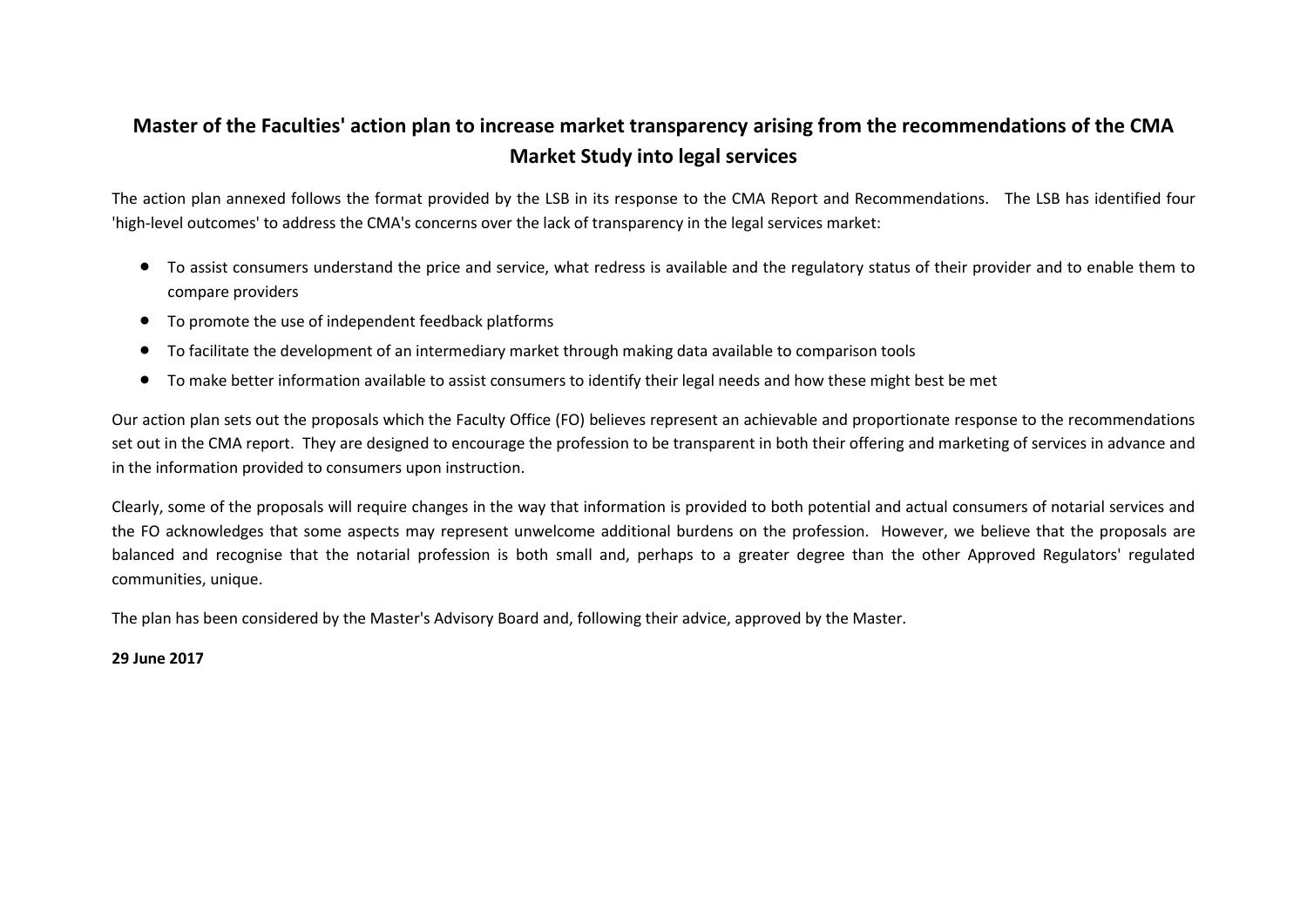## **Master of the Faculties' action plan to increase market transparency**

The Master of the Faculties (MoF) is the Approved Regulator for the profession of Notary Public in England & Wales<sup>1</sup>. The notarial profession consists of 775<sup>2</sup> individually regulated providers of four of the Reserved Legal Activities<sup>3</sup> set out in the LSA 2007 one of which, Notarial Activities, is unique to the MoF. Notarial Activities are almost exclusively legal services which are provided to consumers who are engaged in transactions in jurisdictions outside of England & Wales.

| <b>LSB high-level outcome</b>                                                                                                                                                                                                                                      | Current and planned actions by the MoF                                                                                                                                                                                                                                                                                                                                                                                                                                                                                                         | Timings for each action with       | <b>Review date</b> |
|--------------------------------------------------------------------------------------------------------------------------------------------------------------------------------------------------------------------------------------------------------------------|------------------------------------------------------------------------------------------------------------------------------------------------------------------------------------------------------------------------------------------------------------------------------------------------------------------------------------------------------------------------------------------------------------------------------------------------------------------------------------------------------------------------------------------------|------------------------------------|--------------------|
|                                                                                                                                                                                                                                                                    |                                                                                                                                                                                                                                                                                                                                                                                                                                                                                                                                                | key milestones                     |                    |
| Action to deliver a step change in<br>standards of transparency to help<br>consumers (i) to understand the<br>price and service they will<br>receive, what redress is available<br>and the regulatory status of their<br>provider and (ii) to compare<br>providers | Description of current and planned actions, including<br>scope of action (ie types of provider/consumer/<br>services affected)<br>The Notaries Practice Rules 2014 <sup>4</sup> supplemented<br>by the Code of Practice <sup>5</sup> require that a notary<br>makes known in advance to any new client "the<br>basis upon which (the) fee will be calculated or the<br>fee to be charged for the work done" <sup>6</sup> and also<br>that he or she signposts the right to make a<br>complaint <sup>7</sup> in the form prescribed by the MoF. |                                    |                    |
|                                                                                                                                                                                                                                                                    | The MoF will bring forward proposals for<br>$\bullet$<br>consultation to amend rules 8 and 18 to require<br>enhanced transparency in the provision of                                                                                                                                                                                                                                                                                                                                                                                          | <b>Consultation September 2017</b> |                    |

 $1$  The MoF also appoints and regulates notaries in certain overseas jurisdictions pursuant to his inherent powers contained in the Ecclesiastical Licences Act 1533 including The Channel Islands, Gibraltar, the Australian State of Queensland, New Zealand and Norfolk Island

 $\overline{a}$ 

 $<sup>2</sup>$  As at 1 April 2017</sup>

<sup>&</sup>lt;sup>3</sup> Notarial Activities, Reserved Instrument Activities, Probate Activities and the Administration of Oaths

<sup>&</sup>lt;sup>4</sup> <http://www.facultyoffice.org.uk/wp-content/uploads/2014/09/Notaries-Practice-Rules-2014.pdf>

<sup>&</sup>lt;sup>5</sup> <http://www.facultyoffice.org.uk/chapter/legal-and-regulatory-obligations/#1481700327958-6a101db2-2d74>

<sup>6</sup> Rule 18.1 Notaries Practice Rules 2014

<sup>7</sup> Rule 8.1 *ibid*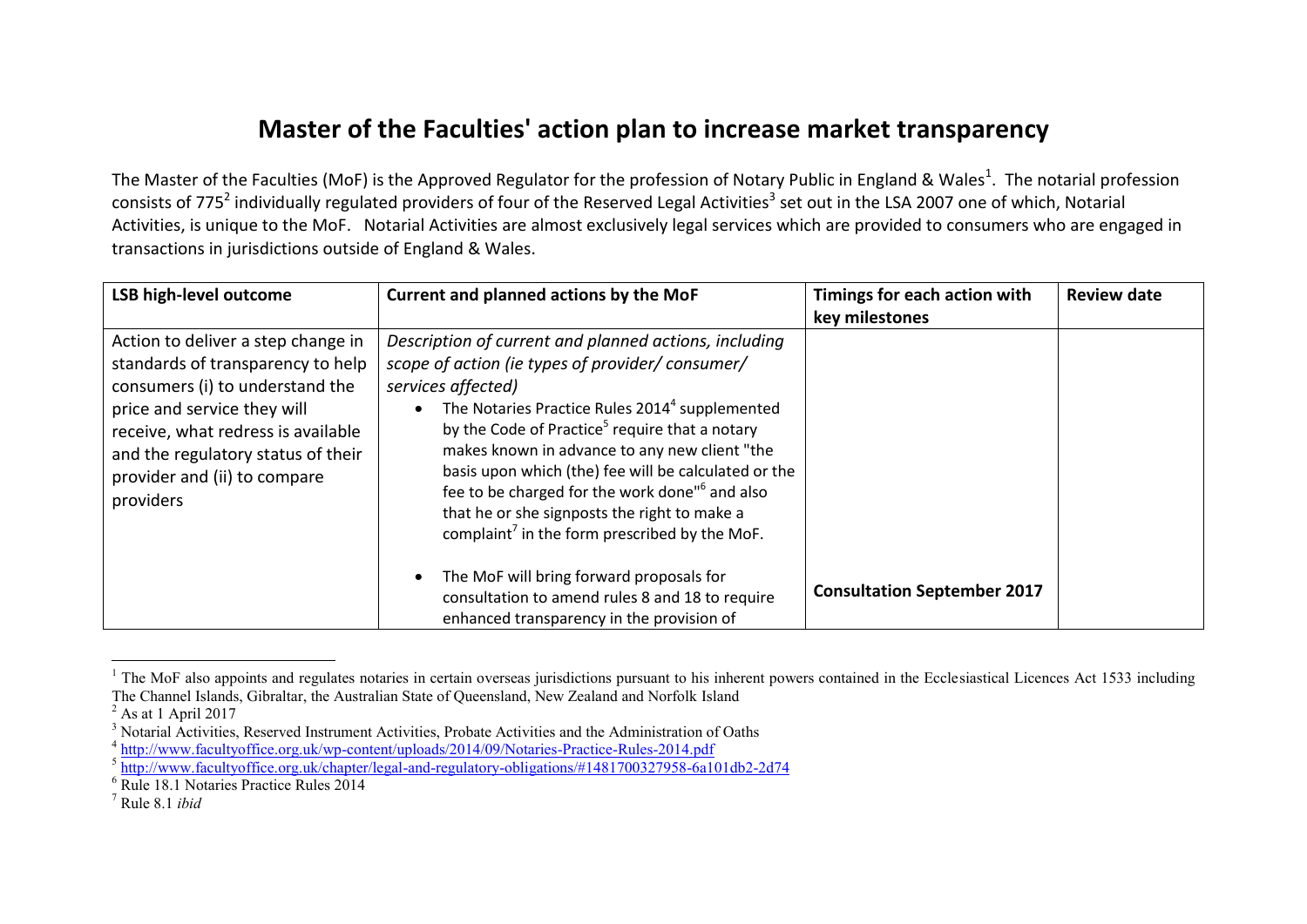| costs/fee information, professional indemnity<br>cover, experience of the provider (in terms of PQE<br>in years - which is the only level of seniority of<br>regulatory status available to us), additional<br>qualifications and competencies in languages and<br>redress. This will also take into account the<br>insights gained from the join regulators' research<br>in Client Care Letters which was published in<br>October 2016. | <b>Application to LSB for</b><br>amendment to regulatory<br>regime November 2017 |
|------------------------------------------------------------------------------------------------------------------------------------------------------------------------------------------------------------------------------------------------------------------------------------------------------------------------------------------------------------------------------------------------------------------------------------------|----------------------------------------------------------------------------------|
| In line with our commitments under the LSB<br>Regulatory Standards Action Plan, we have added<br>a consumer guide to complaints on our website.                                                                                                                                                                                                                                                                                          | <b>Completed: May 2017</b>                                                       |
| The MoF has published guidance on the nature of<br>the notarial profession and the service which is<br>expected from providers within its Code of<br>Practice. This will be developed further and we<br>will provide a brief guide for consumers<br>separately.                                                                                                                                                                          | December 2017                                                                    |
| The MoF will bring forward proposals for additions<br>to his Code of Practice to provide guidance to<br>providers on the content of websites focussed on<br>issues in relation to price, service and redress. This<br>will also include a requirement to make it clear<br>that the provider is regulated by us.                                                                                                                          | <b>Consultation Autumn 2017</b>                                                  |
| The MoF will amend its inspections regime to<br>$\bullet$<br>bring the content of websites and other publicity<br>material within its scope to ensure compliance<br>with the changes proposed above. This will not<br>require any formal amendment to our regulatory                                                                                                                                                                     | 2018 inspection round and<br>thereafter ongoing                                  |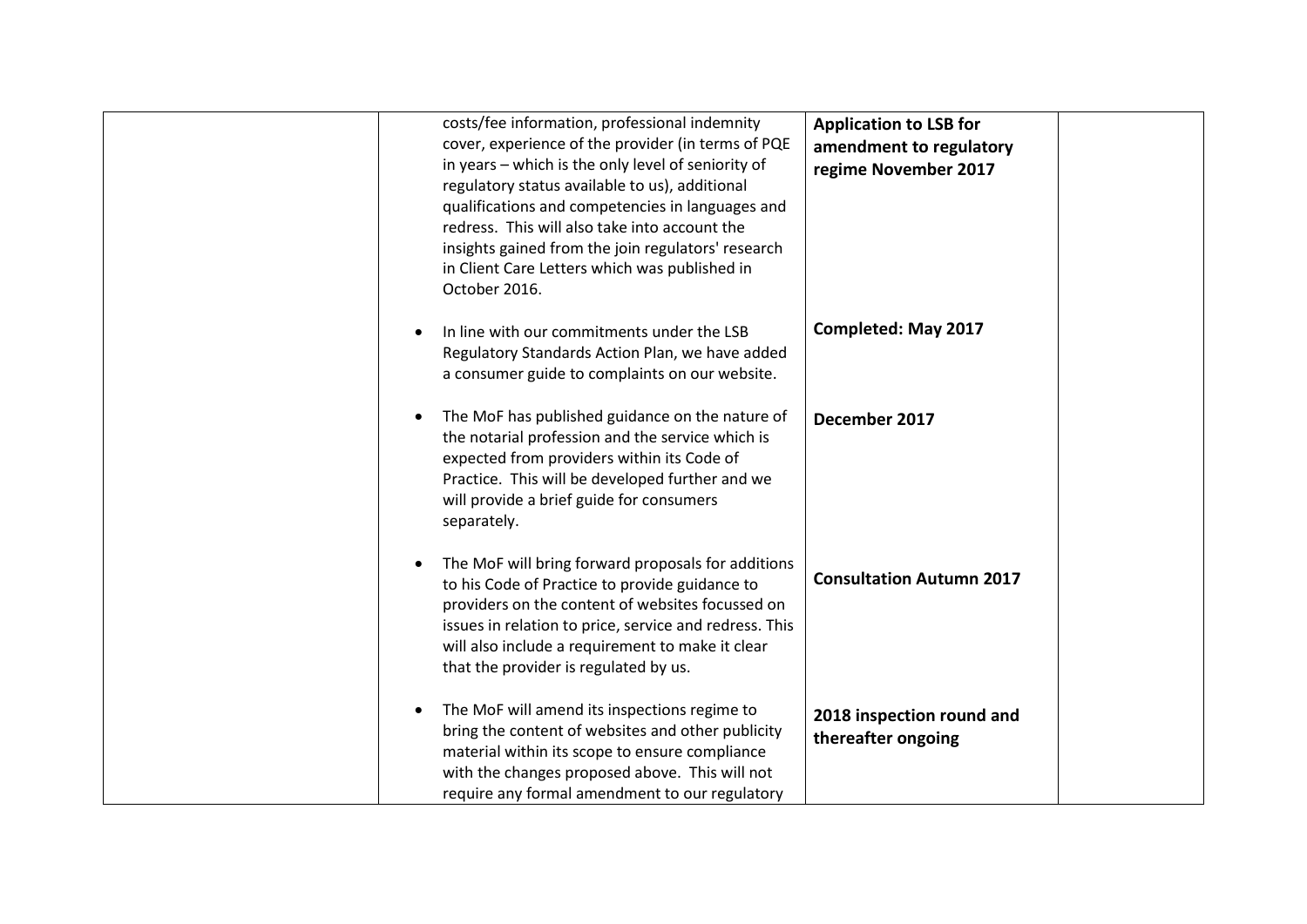|                                                                                                                                                          | regime. In addition, the MoF will monitor website<br>content as part of its overall regulatory activity.<br>If no action is planned, please (i) give the reasons why<br>taking action in relation to this outcome would not be<br>proportionate or necessary; and (ii) describe the<br>process used to reach this decision                                                                                                                                                                                                                                                                                                                                                                                                                                                                                                                                               |  |
|----------------------------------------------------------------------------------------------------------------------------------------------------------|--------------------------------------------------------------------------------------------------------------------------------------------------------------------------------------------------------------------------------------------------------------------------------------------------------------------------------------------------------------------------------------------------------------------------------------------------------------------------------------------------------------------------------------------------------------------------------------------------------------------------------------------------------------------------------------------------------------------------------------------------------------------------------------------------------------------------------------------------------------------------|--|
| Promotion of the use of<br>independent feedback platforms<br>to help consumers to understand<br>the quality of service offered by<br>competing providers | Description of current and planned actions, including<br>scope of action (ie types of provider/consumer/<br>services affected)<br>The MoF will encourage its regulated community<br>$\bullet$<br>to participate in any online consumer feedback<br>platforms which third party providers make<br>available. Given the small size of the notarial<br>profession and the very specialist nature of<br>notarial activities we do not anticipate much of a<br>market for such provision but will be pleased if this<br>proves not to be the case. It may be that the very<br>small number of notaries undertaking<br>conveyancing and probate qua notary will be able<br>to participate in sector wide platforms set up for<br>those discrete service areas and, again, the MoF<br>will encourage participation.<br>If no action is planned, please (i) give the reasons why |  |
|                                                                                                                                                          | taking action in relation to this outcome would not be<br>proportionate or necessary; and (ii) describe the<br>process used to reach this decision.                                                                                                                                                                                                                                                                                                                                                                                                                                                                                                                                                                                                                                                                                                                      |  |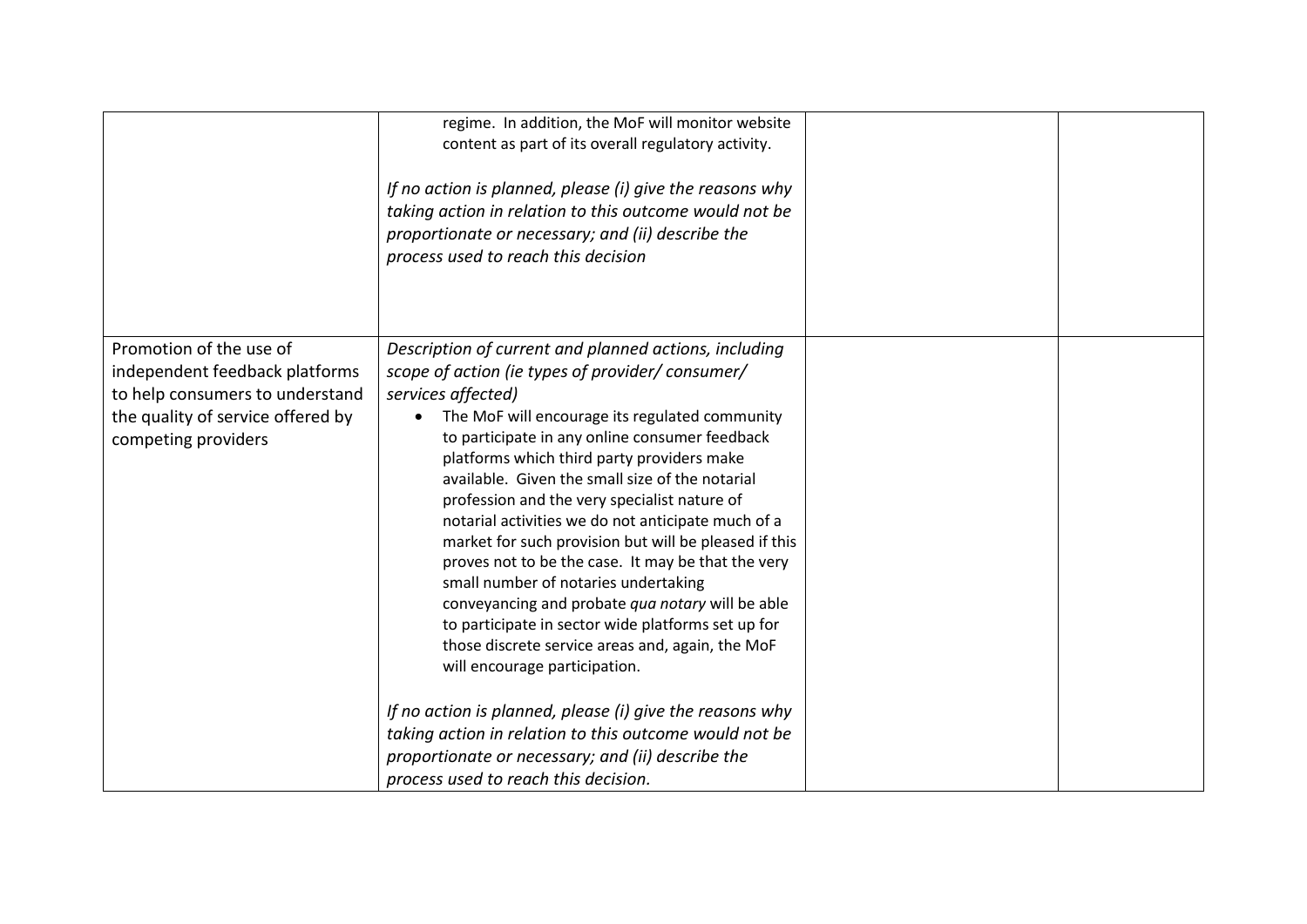| Facilitation of the development of<br>a dynamic intermediary market<br>through making data more<br>accessible to comparison tools<br>and other intermediaries | Description of current and planned actions, including<br>scope of action (ie types of provider/ consumer/<br>services affected)<br>The MoF provides on its website an up to date list<br>$\bullet$<br>of the names, addresses, contact details, language<br>specialities of all notaries authorised and<br>regulated to practice in England and Wales <sup>8</sup> . This<br>is the definitive list of practising notaries to<br>confirm their regulatory status.<br>In compliance with the LSB data transparency<br>$\bullet$<br>requirements, the MoF also makes available<br>annually an open data downloadable list <sup>9</sup> of the<br>names, addresses and contact details of all |  |
|---------------------------------------------------------------------------------------------------------------------------------------------------------------|--------------------------------------------------------------------------------------------------------------------------------------------------------------------------------------------------------------------------------------------------------------------------------------------------------------------------------------------------------------------------------------------------------------------------------------------------------------------------------------------------------------------------------------------------------------------------------------------------------------------------------------------------------------------------------------------|--|
|                                                                                                                                                               | notaries regulated and authorised to practice as<br>an Excel Spreadsheet. The MoF is aware that this<br>provision is used by providers of CPE courses to<br>notaries but has no current evidence of any<br>interest from digitial comparison tools or other<br>third party intermediaries.<br>The information provided on the 'Find a Notary'<br>$\bullet$<br>section of our website is also updated in real time<br>on the European E-Justice portal <sup>10</sup> which assists<br>consumers from across the European Union to<br>access legal services.<br>The MoF is working with other Approved                                                                                       |  |

<sup>&</sup>lt;sup>8</sup> http://www.facultyoffice.org.uk/notary/find-a-notary/<br><sup>9</sup> http://www.facultyoffice.org.uk/notary/the-faculty-office-as-regulator-of-the-notarial-profession/access-to-data-notaries-a-z-spreadsheet/

<sup>10</sup> https://e-justice.europa.eu/home.do?plang=en&action=home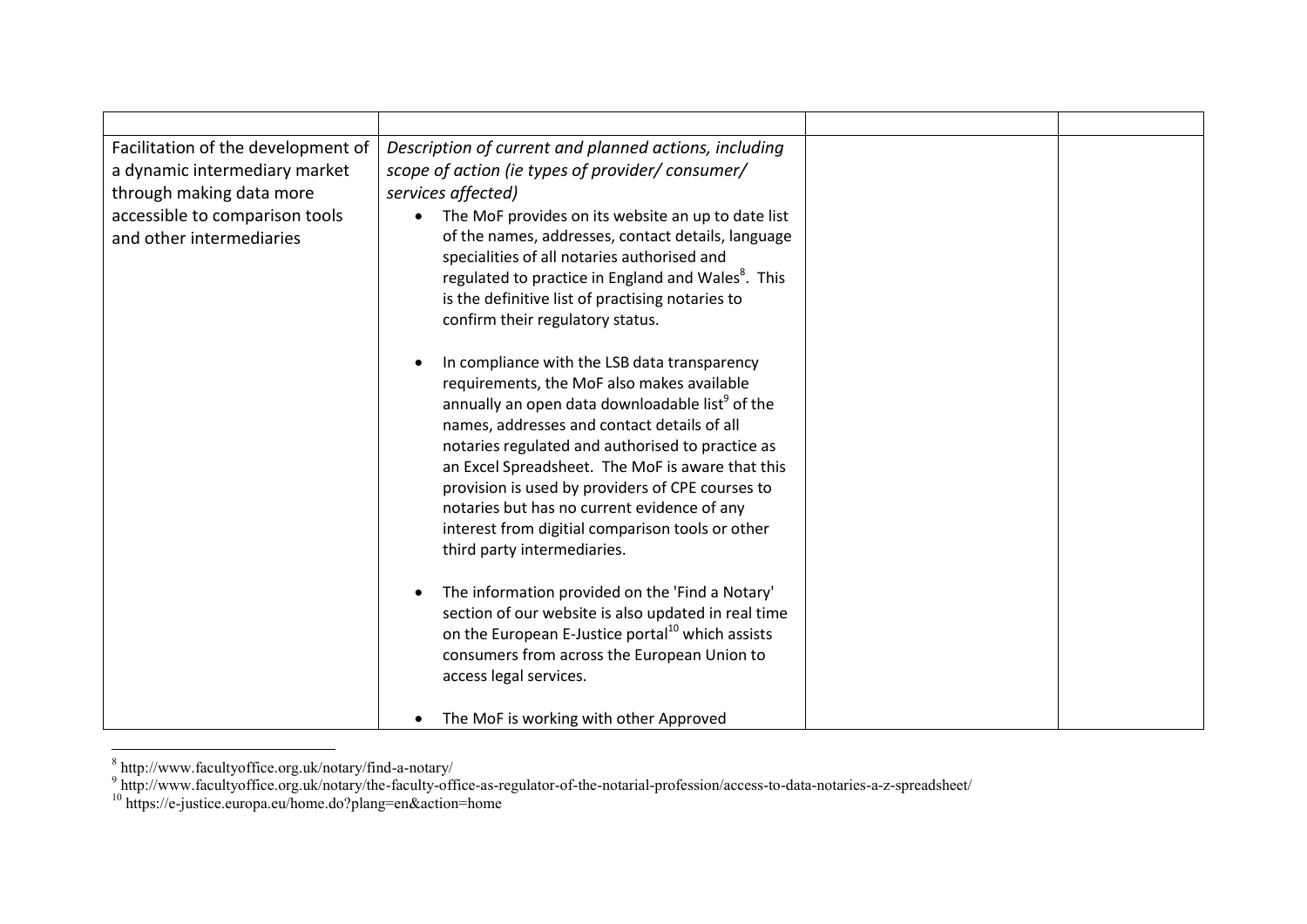|                                                                                                                                                                                                                    | Regulators to explore the feasibility of a single<br>digital register. As noted above, the MoF already<br>participates in the European E-Justice portal.                                                                                                                                                                                                                                                                                                                                                                                                                                                                                                                                                                                                                    |  |
|--------------------------------------------------------------------------------------------------------------------------------------------------------------------------------------------------------------------|-----------------------------------------------------------------------------------------------------------------------------------------------------------------------------------------------------------------------------------------------------------------------------------------------------------------------------------------------------------------------------------------------------------------------------------------------------------------------------------------------------------------------------------------------------------------------------------------------------------------------------------------------------------------------------------------------------------------------------------------------------------------------------|--|
|                                                                                                                                                                                                                    | [The cost to the notarial profession in England &<br>Wales of joining the portal (which was split<br>between the MoF and the two representative<br>societies) was in the region of £9,000 which<br>included provision of the required IT infrastructure<br>and certificates to facilitate real-time updates of<br>the information from the FO website. We would<br>need to assess, against proportionality, the likely<br>costs (both set up and ongoing support) of such a<br>provision within England & Wales before<br>committing to full engagement.]<br>If no action is planned, please (i) give the reasons why<br>taking action in relation to this outcome would not be<br>proportionate or necessary; and (ii) describe the<br>process used to reach this decision |  |
| Making better information<br>available to assist consumers<br>when they are identifying their<br>legal needs and the types of legal<br>services providers (both<br>regulated and unregulated) who<br>can help them | Description of current and planned actions, including<br>scope of action (ie types of provider/consumer/<br>services affected)<br>The MoF has been a participant in the Legal<br>Choices Website project since its inception and is<br>grateful to the SRA for taking the lead in setting up<br>and promoting the site which has seen significant<br>growth in consumer engagements. We will                                                                                                                                                                                                                                                                                                                                                                                |  |